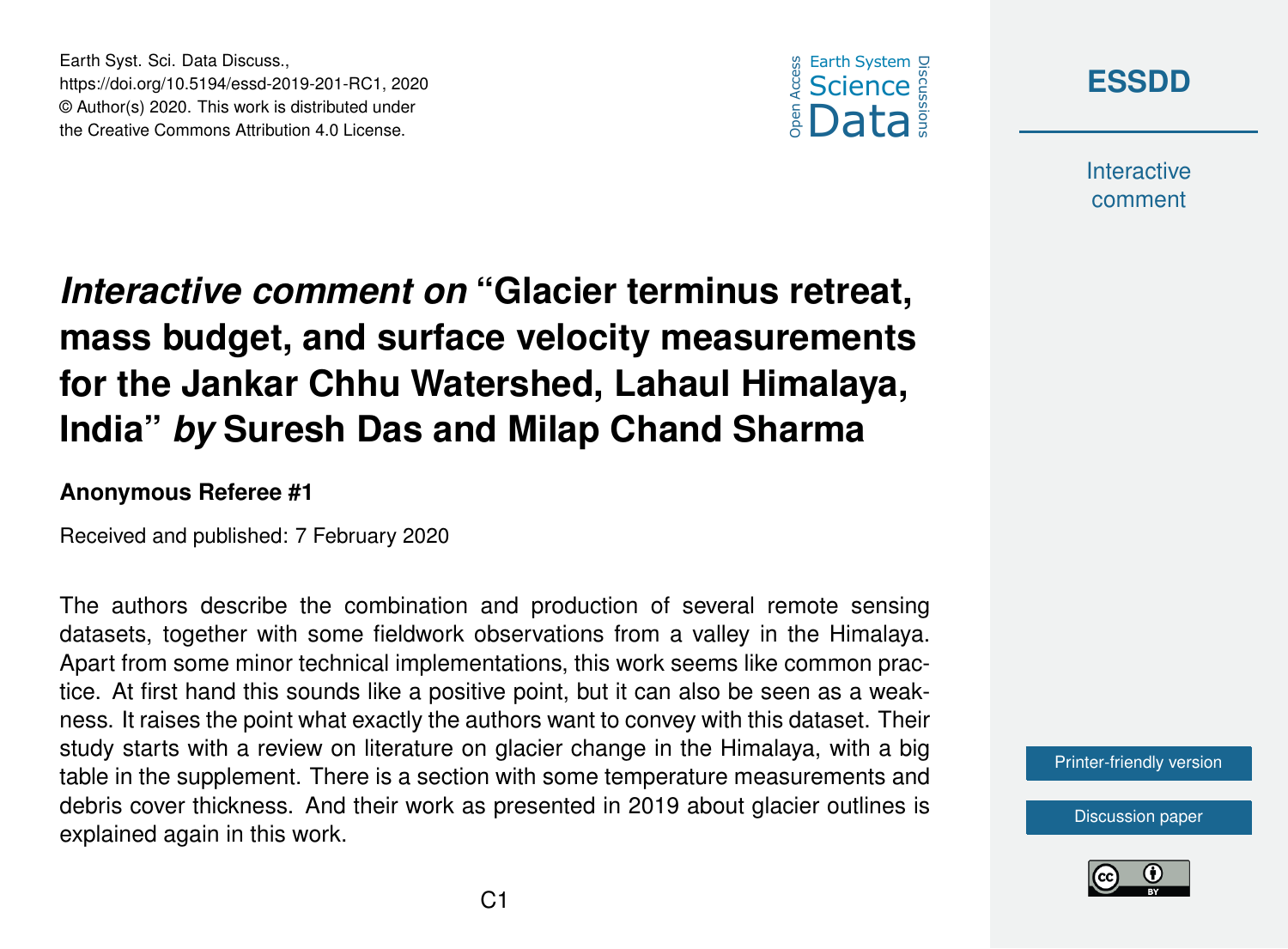In my opinion, the new contribution introduced in this study comes from the remote sensing datasets. The used datasets are generally available, such as SRTM and TanDEM-X, and these have been used for the whole mountain range of the HKH. Similarly, datasets of velocity are available in (annual) mosaic form (such as ITSLIVE) or individual pairs (like GOLIVE). These are similar datasets, but rely on multi-temporal velocity estimates (in the case of ITSLIVE), while the authors rely on single data pairs. Consequently, the velocity results do not seem to be physically reasonable (as large blobs of velocity exist in all shown time periods). The estimated precision might be in line with the real uncertainty, but already by eye gross errors are present, so there is an issue with reliability. I can not see why such a dataset would be of interest. Furthermore, the authors produce a mean velocity over a glacier, while it has gaps (thus a changing sampling set) and velocity is highly dependent on slope.

Concerning the elevation changes, the results presented in Figure 8, seem to have an aspect dependency. Many north facing slopes have a positive elevation change, this might be a real signal, but for example glacier G18 experiences area loss, while a general elevation gain is measured. This contradicts each other, especially in the lower snout. Such errors will be part of the noise for regional estimates, but the authors use it here on an individual glacier basis. Again, if sufficient temporal data is present, these errors might diminish, but this is not the case here. Then data from HMA from World-View is such a dataset and very helpful (https://nsidc.org/data/highmountainasia). Given in light of these available and open datasets it is very difficult to distill what the aim is of this dataset. Especially, because validation data is not present, which is difficult for remote sensing of high mountain glaciers. But, given the detail the authors aim for here, and the envisioned audience, this is a strong shortcoming.

The main points of this study are given in the conclusion, being - area change, which was highlighted by the authors in already another paper - elevation change, which was done on a large scale by others as well - velocity change, which was also already done

Furthermore, there are large sections about SRTM C and X band penetrations, while

### **[ESSDD](https://www.earth-syst-sci-data-discuss.net/)**

**Interactive** comment

[Printer-friendly version](https://www.earth-syst-sci-data-discuss.net/essd-2019-201/essd-2019-201-RC1-print.pdf)

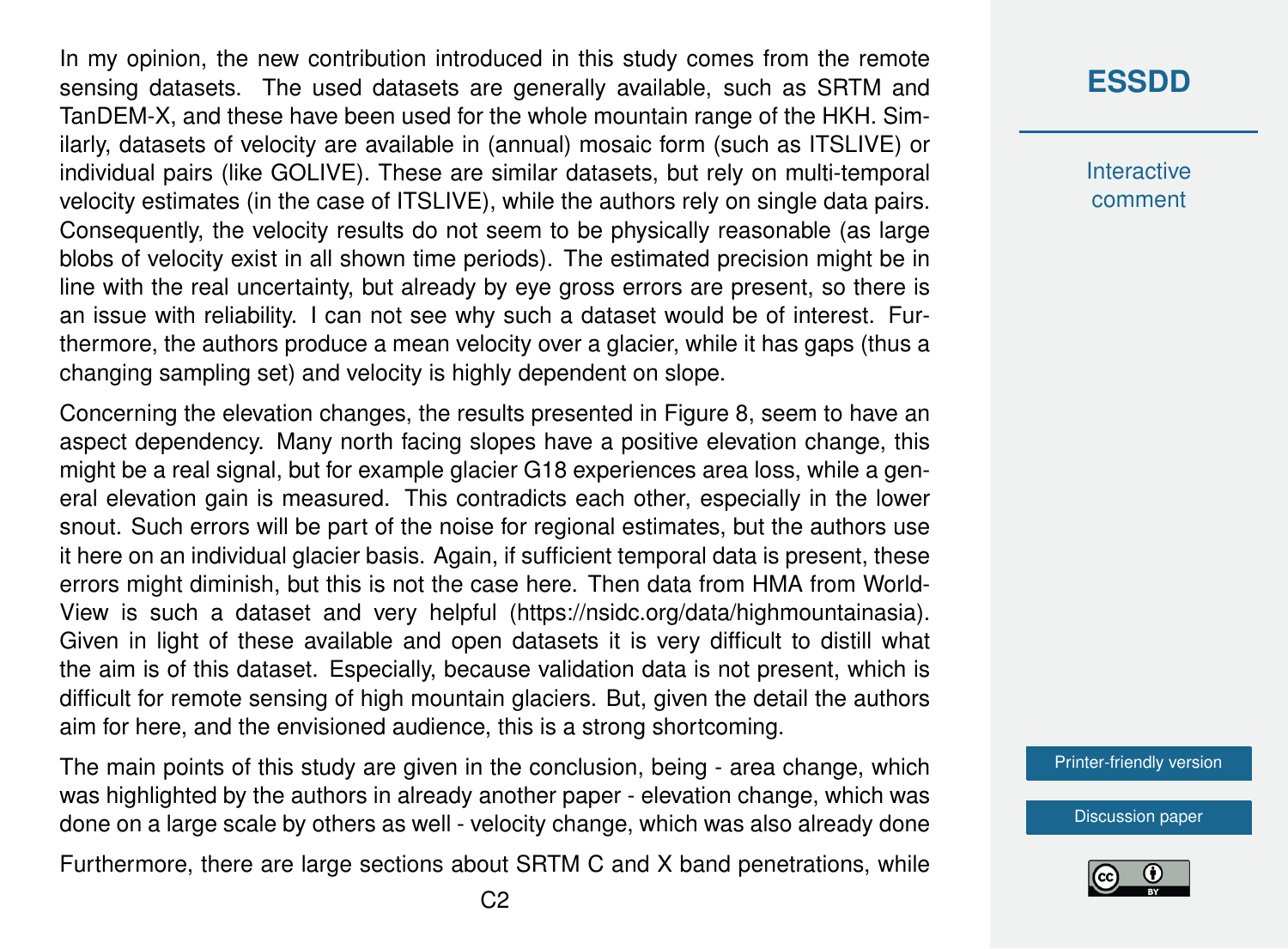only C-band data is used. In addition COSI-CORR is explained, but not correctly and too lengthy. The reader might also wonder why the temperature measurements are given, but not placed into context.

Given below are some minor remarks: p01.l01.: title not correct, maybe change to "Remote sensing of ...". "Mass budget" is not given change to "elevation change", "measurements"... "estimates" might be more suited.

p01.l13.: "and the limited" > "and a limited"

p01.l20.: "but the dynamic active" what is meant here?

p01.l21.: which "findings" do you mean?

p01.l29.: "enourmous" please use appropriate wording, be less subjective "large" might be sufficient

p01.l30.: "these Himalayan glacier" > "Glaciers in the HKH"

p02.l51.: "The reported glacier change" > "The reported glacier area change"

p02.l55.: "information" > "knowledge"

p02.l55.: "no study exist on the ... and ... and .. and ...". True, but individual aspects are analyzed. Please change.

p02.l59.: "during studied period" > "during the studied period"

p02.161.: "also evaluated"  $\sim$  (meaning strange wording)

p02.l63.: "done by Das&Shrama 2019"

p02.l64.: How special are these points?

p02.l69.: "of mighty Chenab" > "of the mighty Chenab", maybe another word for mighty

p03.l75.: "highly active glaciers", what is meant here?

#### **[ESSDD](https://www.earth-syst-sci-data-discuss.net/)**

**Interactive** comment

[Printer-friendly version](https://www.earth-syst-sci-data-discuss.net/essd-2019-201/essd-2019-201-RC1-print.pdf)

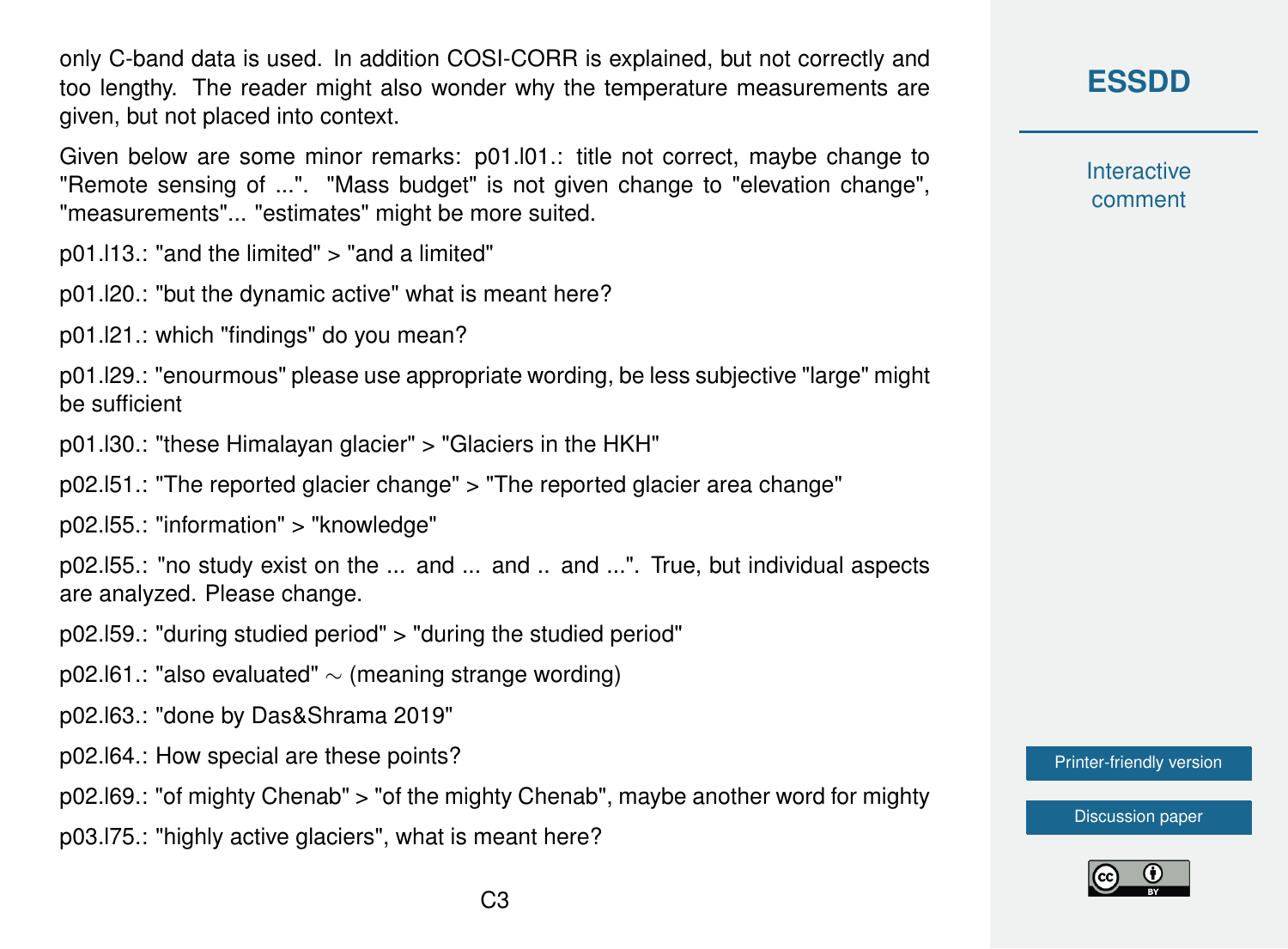p03.l80.: it took me a while to figure out what this figure (a) was doing here. does this really contribute here to the work? and does it give insights?

p04.: This can be shortened considerably. The data is similar to the one used in Das&Shrama'19, one line of text might suffice. You read a lot about SRTM, while a simple bias is used from the literature.

p05.l123.: "huge ice cliff", please give something in a metric unit

p05.l124.: "thick layer", what is thick and is it homogenous?

p05.l127.: "recorded", what do the authors mean "surveying/observing"?

p07.l146.: "considered as are" ∼

- p07.l147.: "all criterion was applied" > "were"
- p07.l152.: why not use the "box"-method of (Moon & Joughin)?
- p08.l173.: "penetrates more" into the snowpack
- p08.p4.3.1.: reduce to one sentence

p08.p4.3.2.: can be simplified

p10.l217.: please include reference, do the authors mean the procedure of (Rolstad et al.)?

p10.l229.: Cosicorr is not normalized cross correlation

p10.l235.: it is not nadir looking, it has a swath, it is a pushbroom

p11.l242.: isn't there saturation in the green band of ETM+ 8bit data, why not use NIR, which is typically done with older data?

- p11.l246.: please say why you do this
- p11.l250-259.: this reads like a text from a manual, please reduce.

**Interactive** comment

[Printer-friendly version](https://www.earth-syst-sci-data-discuss.net/essd-2019-201/essd-2019-201-RC1-print.pdf)